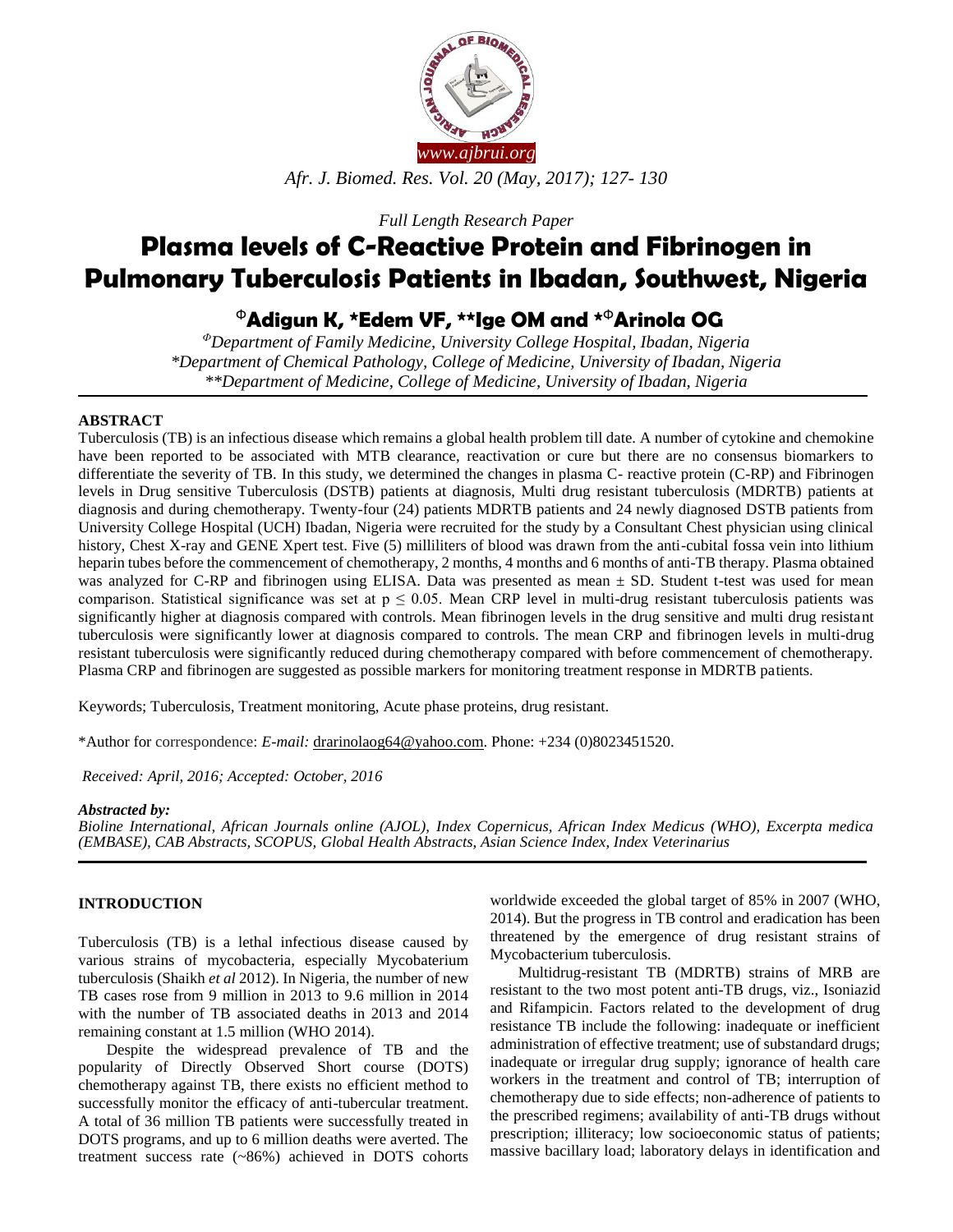susceptibility-testing of M. tuberculosis isolates; and the lack of the use of uniform laboratory methodology and quality control measures.(Paramasivan, 2005).

Diagnosis of pulmonary tuberculosis rely on radiology (commonly chest X-rays), a tuberculin skin test, blood tests, as well as microscopic examination and microbiological culture of bodily fluids. Lack of reliable biomarkers to indicate or predict the different clinical outcomes of M. tuberculosis infection has been given as a key reason for the failure of developing new diagnostic and prognostic tools, drugs and vaccines against tuberculosis. Presently, only sputum culture is widely used to monitor response to the anti-tubercular treatment (WHO, 2003).

Cell-mediated immunity (Th1 immunity) is the major component of host defence against TB. This type of response involves the participation of resident alveolar macrophages, dendritic cells, T lymphocytes (TCD4+,TCD8+, Tγδ), and release of pro-inflammatory cytokines, interferon-γ (IFN-γ), interleukin-2 (IL-2), IL-12, IL-18,tumour necrosis factor-α (TNF-α) and chemokines [(IL-8, monocyte chemoattractant protein-1 (MCP-1) and macrophage inflammatory protein-1 alpha (MIP-1 $\alpha$ ). These lead to the recruitment of additional cells to the infection site for the formation of granuloma that contains and kills tuberculosis bacilli, but also provide longtime niche needed for M. tuberculosis (Co *et al*., 2004; Day *et al*., 2010). This is an indication that inflammation is a common feature in tuberculosis patients.

C-reactive protein (CRP) is an acute-phase protein that serves as an early marker of inflammation or infection. During infectious or inflammatory disease states, CRP levels rise rapidly within the first 6 to 8 hours and peak at levels of up to 350–400 mg/L after 48 hours (Young *et al*., 1991). Fibrinogen is an acute-phase reactant that becomes elevated with tissue inflammation or tissue destruction, and it is also a vital part of the coagulation process (Holley *et al*, 1999). Since pulmonary tuberculosis is an inflammatory disease, the levels of fibrinogen and CRP may therefore be useful in determining the progress of TB and the efficacy of the anti-tubercular treatment.

In previous studies, significantly increased CRP levels were reported in pulmonary tuberculosis patients (Murphy *et al*, 2005; Akpotuzor *et al*, 2008; Van der Broek *et al*, 2008; Ojo *et al*, 2011). These finding are in contrary to the finding of Jeremiah *et al* (2013) who reported a low CRP value in pulmonary tuberculosis patients at diagnosis. Declining level (Awodu *et al*, 2007) and non-significantly different level (Aduku *et al*, 2014) of fibrinogen were found in pulmonary tuberculosis undergoing treatment. Based on these contrasting reports and to provide the prognostic values of CRP and fibrinogen in TB patients, the study determined the levels of CRP and fibrinogen in different severities (drug sensitive and drug resistant) of TB patients and in multi-drug resistant TB patients undergoing treatment. This is to find out the usefulness of these acute phase proteins in the differentiating the two groups of TB patients and to monitor treatment response in MDR-TB.

The objective of this study is to determine the plasma levels of C-RP and fibrinogen in patients with drug sensitive pulmonary tuberculosis (DSTB), multi-drug resistant pulmonary tuberculosis (MDRTB) at diagnosis and during 6months of chemotherapy compared with controls. The aim is to find out if plasma CRP and fibrinogen have diagnostic and prognostic values in TB patients.

#### **MATERIALS AND METHODS**

This is a longitudinal study carried out at the MDRTB unit and Medical Out Patient Clinic of the University College Hospital, Ibadan. Ethical approval was obtained from Joint Ethics Committee of University of Ibadan/University College Hospital, Ibadan, Nigerian. Patients were selected by Consultant Chest physician based on diagnosed as being infected with M. tuberculosis using clinical history, chest X-ray and GENE Xpert test. HIV positive patients, those with other severe illness and Patients with Extra pulmonary tuberculosis were excluded. 5ml of blood obtained from all participants was spun in lithium heparin to obtain plasma to analyse for C-RP and fibrinogen using AssayMax Human Enzyme-Linked Immunosorbent Assay kit. All the reagents were brought to room temperature before use. Fifty  $(50)$   $\mu$ l of human CRP standard or sample was added per well which was covered with a sealing tape and incubated for 2 hours. The preparations were washed five times with  $200 \mu l$  of wash buffer manually. The plate was inverted to decant the content. Fifty  $(50 \mu l)$  of biotinylated human antibody or  $50 \mu l$  of streptavidinperoxidase conjugate was seperately added to each well and incubated for 30 minutes each time. Chromogen substrate was added per well and incubated for 15 minutes before the reaction was stopped with stop solution. The absorbance was read on a microplate reader at a wavelength of 450 nm immediately. The concentration of CRP or fibrinogen was read from standard curves. The result was presented in mean and standard deviation (SD). Student t-test was used to compare the mean values. The p-value  $\leq 0.05$  was considered as statistically significant.

# **RESULTS**

A total of 48 PTB patients (24 MDR-TB patients and 24 DSTB patients) and 24 healthy controls were recruited for this study. The mean age of the healthy control subjects  $31.21 \pm 4.34$  years was not significantly different from that of DSTB patients  $(37.25 \pm 16.12 \text{ years})$  and MDRTB  $(31.75 \pm 8.55 \text{ years})$ . Table 1 shows the means of plasma CRP and fibrinogen of the controls, DSTB, MDRTB patients at diagnosis and MDRTB at various periods of treatment.

**CRP (C-reactive protein) :** There was no difference in plasma CRP level of DSTB patients before commencement of chemotherapy  $(2.05\pm0.22 \text{ mg/dl})$  compared with controls (2.00±0.67mg/dl). Mean CRP level of MDRTB before commencement of chemotherapy (2.28±0.38mg/dl) was significantly increased compared with DSTB before commencement of chemotherapy (2.05±0.22mg/dl) and controls (2.00±0.67mg/dl). There were significant decreases in CRP levels of MDRTB patients at 2months of treatment  $(1.72\pm0.34\text{mg/dl})$ , 4months of treatment  $(1.53\pm0.21\text{mg/dl})$  and 6months of treatment  $(1.46\pm0.21$ mg/dl) compared with level before commencement of chemotherapy (2.28±0.38mg/dl).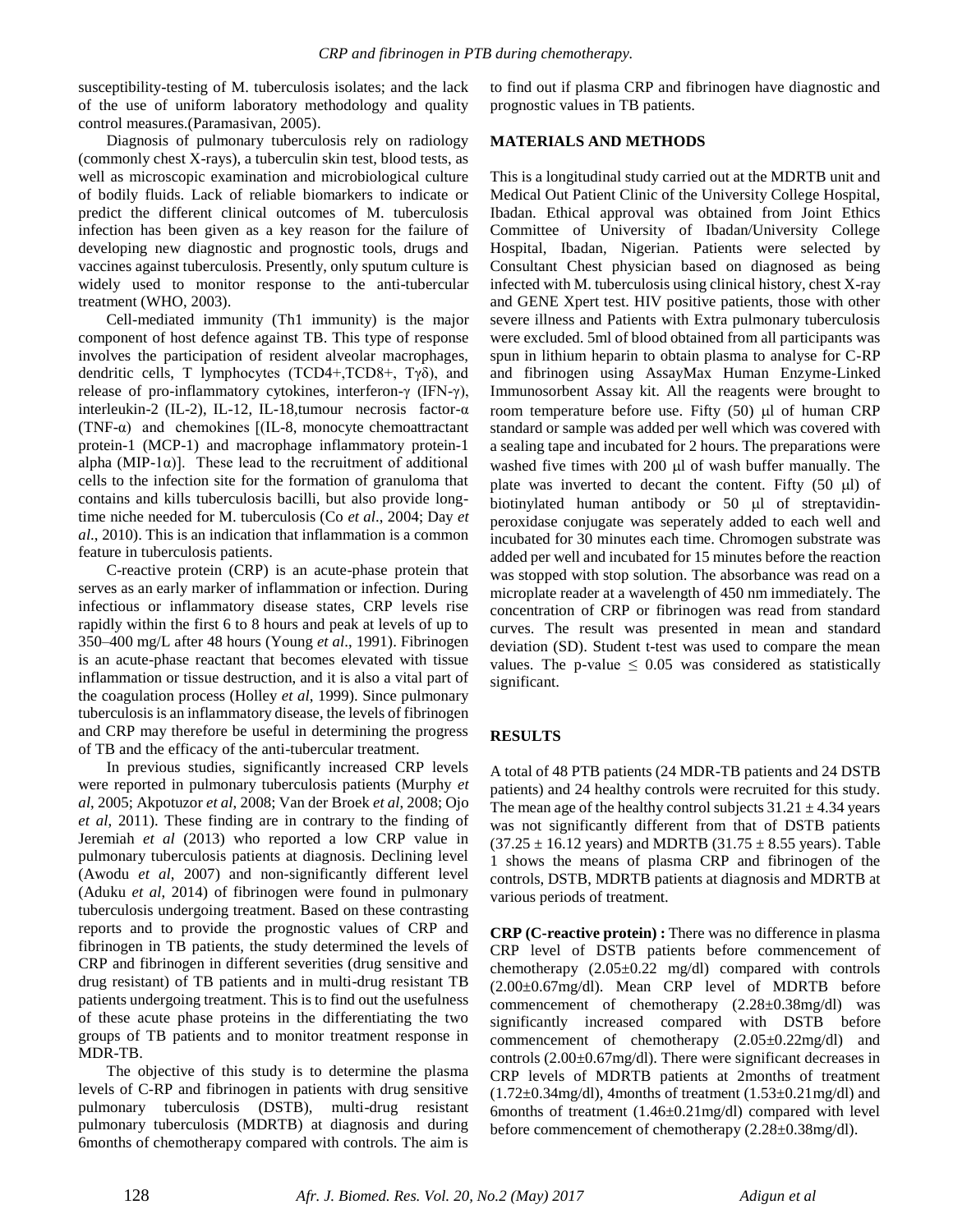#### **Table 1:**

The Levels of Plasma CRP and Fibrinogen in Tuberculosis Patients Before Commencement of Chemotherapy and During Chemotherapy Compared with Control.

|                    | <b>Control</b>    | DSTB <sup>0</sup> | MDR <sup>0</sup> | <b>MDR</b> 2months | <b>MDR</b> 4months | <b>MDR</b> 6months |
|--------------------|-------------------|-------------------|------------------|--------------------|--------------------|--------------------|
| $CRP$ (mg/dl)      | $2.00\pm0.67$     | $2.05 \pm 0.22$   | $2.28 \pm 0.38$  | $1.72 \pm 0.34$    | $1.53 \pm 0.21$    | $1.46 \pm 0.20$    |
| $p^{\prime}$       |                   | 0.762             | $0.010*$         | 0.074              | $0.002*$           | $0.000*$           |
| $p$ "              |                   |                   | 0.080            |                    |                    |                    |
| $\mathbf{p}$       |                   |                   |                  | $0.000*$           | $0.000*$           | $0.000*$           |
| Fibrinogen (mg/dl) | $374.31 \pm 50.0$ | $312.3 \pm 56.78$ | $366.30\pm38.84$ | $308.74 \pm 60.19$ | $274.57 \pm 38.19$ | $261.05 \pm 36.10$ |
| $\mathbf{p}$       |                   | $0.000*$          | 0.538            | $0.000*$           | $0.000*$           | $0.000*$           |
| p''                |                   |                   | $0.000*$         |                    |                    |                    |
| $\mathbf{p}$       |                   |                   |                  | $0.000*$           | $0.000*$           | $0.000*$           |

\*Significantly different from control.

DSTB<sup>0</sup>: Drug sensitive TB before commencement of chemotherapy.

MDR<sup>0</sup>: Multi-drug resistant TB before commencement of chemotherapy.

P': Compared with control.; P'': Compared with DSTB<sup>0</sup>. P''': Compared with MDR<sup>0</sup>

The levels of CRP of MDRTB patients at 4 months of treatment (1.53±0.21mg/dl) and 6months of treatment (1.46±0.21mg/dl) were also significantly decreased compared with levels in the controls (2.00±0.67mg/dl).

**Fibrinogen:** Mean plasma fibrinogen level in DSTB before commencement of chemotherapy (312.3±56.78mg/dl) was significantly reduced when compared with control (374.31±50.0mg/dl). Fibrinogen levels of MDRTB at 2months of treatment (308.74±60.19mg/dl), 4months of treatment (274.57±38.19mg/dl) and 6 months of treatment (261.05±36.10mg/dl) were significantly reduced when compared with levels in MDRTB patients before commencement of chemotherapy (366.30±38.84mg/dl) or controls (374.31±50.0mg/dl).

#### **DISCUSSION**

C-reactive protein (CRP) is an established marker of acute inflammation and therefore, its blood level is assessed to determine the state of inflammation (Shaikh *et al*., 2012). Fibrinogen takes part in acute phase response after tissue damage and inflammatory reactions thus contributes to the rise in erythrocyte sedimentation rate (Holley *et al*, 1999). The levels of fibrinogen and CRP are therefore, expected to be change in pulmonary tuberculosis.

In this present study, the mean plasma CRP level in multi-drug resistant tuberculosis was significantly increased before commencement of chemotherapy compared with the level in DSTB patients before commencement of chemotherapy and control. This finding is similar to a previous study by Shaikh *et al* (2012). Breen *et al* (2008) found that an elevated CRP in 85% of proven tuberculosis cases in London while Chalmers *et al* (2008*)* also showed elevated CRP in patients with TB as high as 44 mg/L. It is therefore postulated that the magnitude of the increase of plasma CRP concentration reflects the extent of the tissue injury and may determine the course of the illness. The level of C-reactive protein is an indication of pathology and its decrease may be concomitant with effectiveness of drugs used in treatment. This explains significant decreases in CRP levels of MDRTB patients at 2months of treatment, 4months of treatment and 6months of treatment compared with level before commencement of chemotherapy. It has been earlier observed that plasma CRP concentration is a useful marker of treatment and pointer of potential defaulters in drug treatment (Pepys & Hirschfield, 2003).

The mean fibrinogen levels in this present study were found to be significantly lower in DSTB patients as well the multi-drug resistant tuberculosis patients before commencement of chemotherapy compared to control. The result of the study was at variance with a Ghanaian study in which there was no statistically significant difference in mean fibrinogen concentration of newly diagnosed treatment naïve pulmonary tuberculosis patients compared to that of patients who had become acid fast bacilli negative after antituberculosis therapy (Aduku *et al*, 2014).

Fibrinogen levels of MDRTB patients at 2months of treatment, 4months of treatment and 6 months of treatment were significantly reduced when compared with levels in MDRTB patients before commencement of chemotherapy or controls. Our finding agrees with an earlier report from Benin City, Nigeria among pulmonary tuberculosis patients undergoing therapy which revealed a decline in fibrinogen levels with therapy (Awodu *et al*, 2007). Observation of high fibrinogen levels in TB patients is also in agreement with findings of a previous studies (Mosesson, 2005).

Fibrinogen is a blood-clotting factor therefore elevated levels of fibrinogen would be associated with an increased risk of heart attack. CRP has also been linked with the risk of coronary disease. Thus reductions of CRP and fibrinogen in MDRTB patients on treatment are indications that heart diseases might not be ongoing in these patients.

In conclusion, increased plasma CRP concentrations in MDR-TB patients before commencement of chemotherapy compared with DSTB patients before commencement of chemotherapy or control is indicative of the usefulness of CRP in assessing severity of pulmonary tuberculosis. Furthermore, changes in plasma CRP and fibrinogen in MDR-TB patients on anti –tuberculosis chemotherapy depicts a possible prognostic value of CRP and fibrinogen in monitoring response to chemotherapy of MDR-TB patients.

#### **REFERENCES:**

**Aduku R, Olayemi E, Forson A, Benneh A. (2014).** Treatment Response of ESR and Fibrinogen Concentration in Pulmonary Tuberculosis Patients. *International Journal of Public Health Research.* 2, (3): 29-32

**Akpotuzor JO, Ekarika EA, Akwiwu EC. (2014).** Prognostic Value of Some Acute Phase Reactants in the Management of Pulmonary Tuberculosis Disease. *International Journal Virology and AIDS*. 2014, 1:1-4